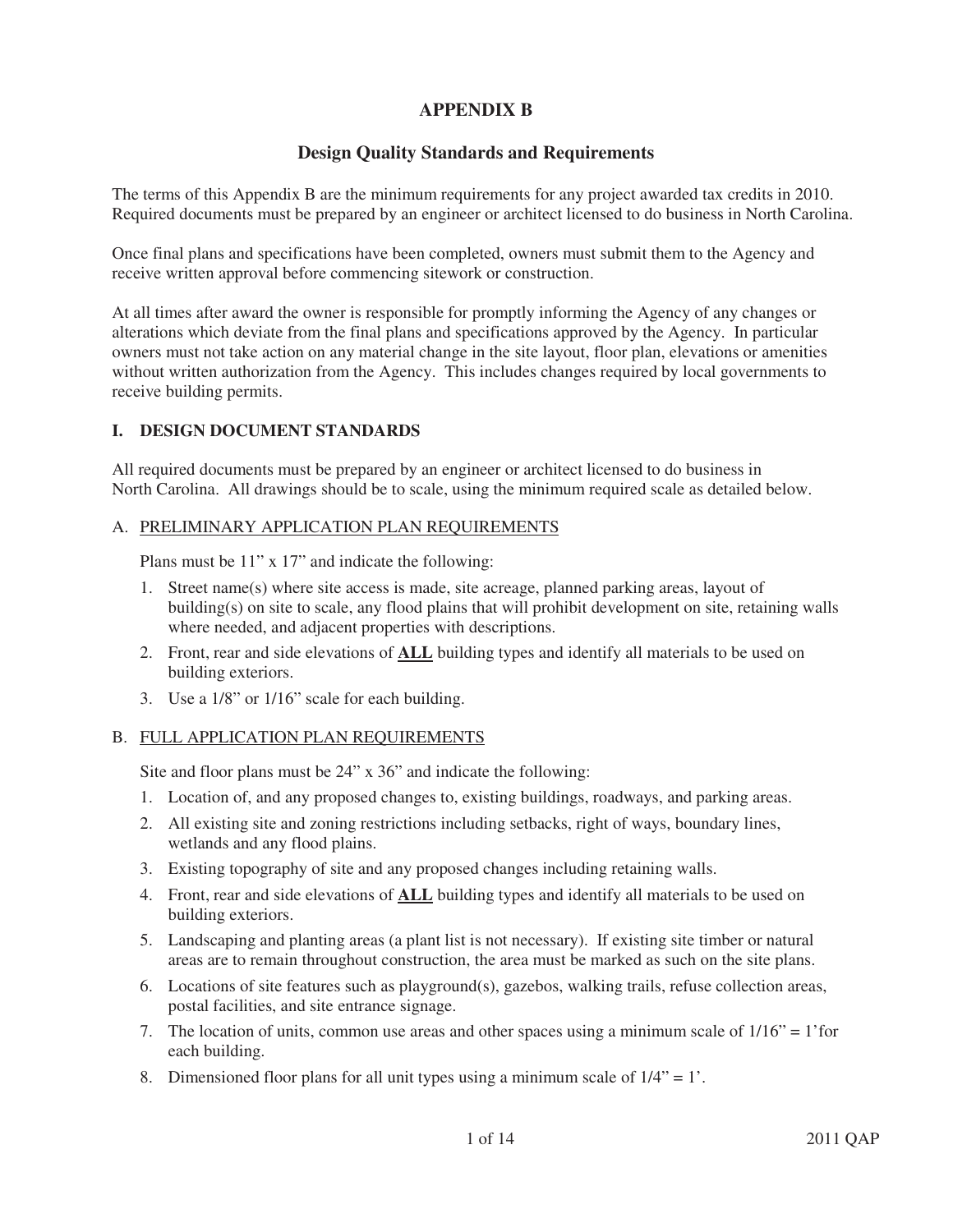- 9. Net building square footage and heated square footage. See "Definitions" in this Appendix.
- 10. For projects involving renovation and/or demolition of existing structures, proposed changes to building components and design and also describe removal and new construction methods.
- 11. For projects involving removal of asbestos and/or lead based paint removal, general notes identifying location and procedures for removal.

### **II. BUILDING AND UNIT DESIGN PROVISIONS**

### A. EXTERIOR DESIGN AND MATERIALS

- 1. Building design must use different roof planes and contours to "break" up roof lines. Wide window and door trim must be used to better accent siding. If horizontal banding is used between floor levels, use separate color tones for upper and lower levels. If possible, use horizontal and vertical siding applications to add detail to dormers, gables, and extended front facade areas.
- 2. The use of no or very low maintenance materials is required for exterior building coverings on all new construction projects. These include high quality vinyl siding, brick, or fiber cement siding. The use of metal siding is prohibited. Vinyl siding must have a .044" thickness or greater and a limited lifetime warranty.
- 3. All exterior trim, including fascia and soffits, window and door trim, gable vents, etc, must also be constructed of no or very low maintenance materials.
- 4. All buildings must include seamless gutters and aluminum drip edge on all gable rakes and fascia boards. Drip edge must extend 2 inches minimum under the shingles.
- 5. All building foundations must have a minimum of 12 inches exposed brick veneer above finished grade level (after landscaping).
- 6. Breezeway and stairwell ceilings must be constructed of materials rated for exterior exposure.
- 7. Buildings and units must be identified using clearly visible signage and numbers. Building and unit identification signage must be well lit from dusk till dawn.
- 8. Exterior stairs must have a minimum clear width of 40 inches and be completely under roof cover.
- 9. Exterior railings must be made of vinyl, aluminum, or steel (no wood).
- 10. Anti-fungal shingles with a minimum 25-year warranty are required for all shingle roof applications.

### B. DOORS AND WINDOWS

- 1. All primary unit entries must either be within a breezeway or have a minimum roof covering of 3 feet deep by 5 feet wide, including a corresponding porch or concrete pad.
- 2. High durability, insulated doors (such as steel and fiberglass) are required at all exterior locations. Single lever deadbolts and eye viewers are required on all main entry doors to residential units.
- 3. Exterior doors for fully accessible units ("Type A") must include spring hinges.
- 4. Insulated, double pane, vinyl windows with a U-factor of 0.32 or below and a SHGC of 0.40 or below are required for new construction.
- 5. Windows must not be located over tub or shower units.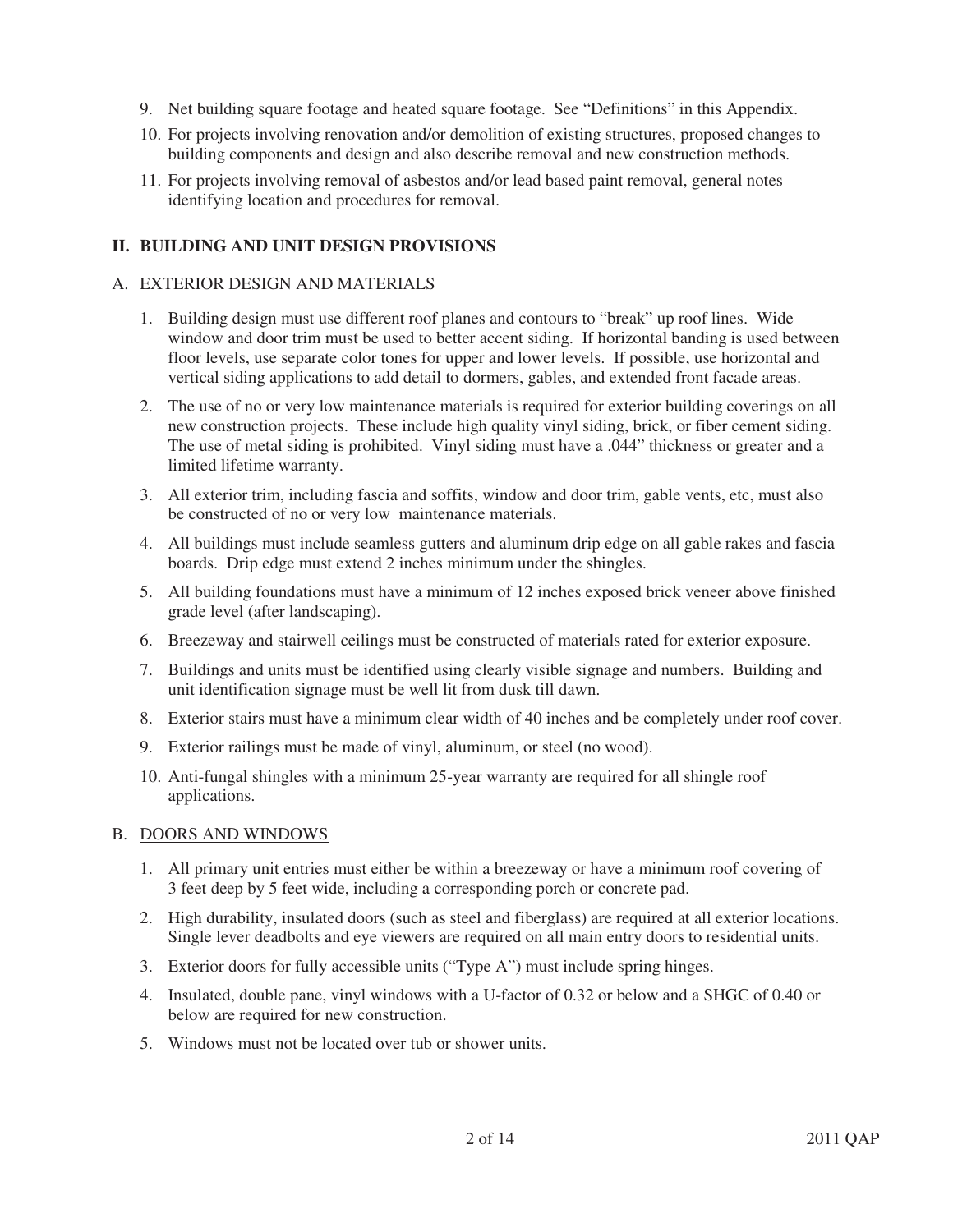### C. UNIT DESIGN AND MATERIALS

1. All residential units must meet minimum unit size requirements. The square footage measurements below will be for heated square feet only, measured interior wall to interior wall, and do not include exterior wall square footage. Unheated areas such as patios, decks, porches, stoops, or storage rooms cannot be included.

| Single Room Occupancy ("SRO") | 250 square feet   |
|-------------------------------|-------------------|
| Studio                        | 375 square feet   |
| Efficiency                    | 450 square feet   |
| 1 Bedroom                     | 660 square feet   |
| 2 Bedroom                     | 900 square feet   |
| 3 Bedroom                     | 1,100 square feet |
| 4 Bedroom                     | 1,250 square feet |

For additional requirements see the "Definitions" section at the end of this Appendix.

- 2. All units must have a separate dining area, except for SRO, Studio and Efficiency units (see "Definitions" for description).
- 3. Newly constructed residential units containing two (2) or more bedrooms must have an exterior storage closet with a minimum of 16 unobstructed square feet. The square footage utilized by a water heater in the exterior storage closet may not be included in the 16 square foot calculation.
- 4. Carpet and pad must meet FHA minimum standards.
- 5. Kitchens, dining areas, and entrance areas must have vinyl, VCT or other non-carpet flooring.
- 6. The minimum width of interior hallways in residential units is 40 inches.
- 7. For new construction, interior doors must be constructed of six panel hardboard, solid core birch or solid core lauan. Hollow core, flat-panel wood doors are prohibited.
- 8. Bi-fold and by-pass doors are prohibited. Pocket doors are not allowed in elderly properties or handicapped units.
- 9. Fireplaces are prohibited in residential units.
- 10. Residential floors and common tenant walls must have sound insulation batts.
- 11. All bedroom closets, interior storage rooms/coat closets and laundry rooms/closets must have a 4 inch tall by 8 inch wide minimum pass-thru grille above doors for air circulation in those areas that do not get conditioned.
- 12. There must be a minimum of ¾ inch air space under all interior doors measured from finished floor for air circulation.

### D. BEDROOMS

- 1. The primary bedroom must have at least 130 square feet, excluding the closet(s).
- 2. Secondary bedrooms must have at least 110 square feet, excluding the closet(s).
- 3. Every bedroom must have a closet with a shelf, closet rod and door. The average size of all bedroom closets in each unit type must be at least 7 linear feet.

#### E. BATHROOMS

- 1. A recessed medicine cabinet must be installed in every full bathroom in each residential unit.
- 2. Exclusive of fully accessible units, the average size of all vanities in each unit type must be at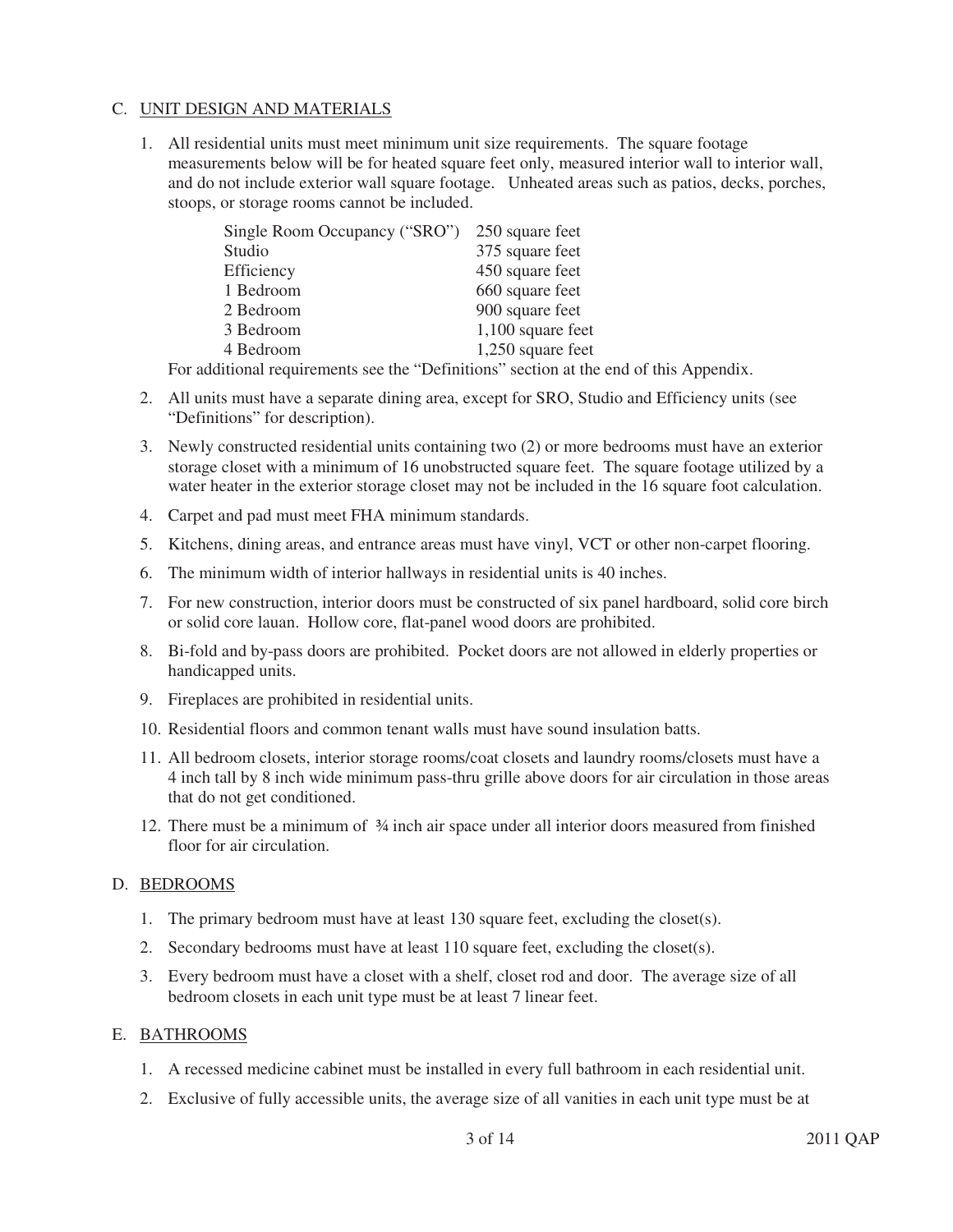least 36 inches.

- 3. Mirrors in bathrooms must be low enough to reach the counter backsplashes.
- 4. All bathrooms must include an Energy Star rated exhaust fan rated at 90 CFM vented to the exterior of the building using hard ductwork along the shortest run possible. The exhaust fan must be wired to run whenever the bathroom light is on.
- 5. For ceramic tile applications, tile should be applied over cement backer board rather than directly to drywall.
- 6. All new construction projects must comply with QAP Section  $IV(F)(3)$  regarding additional accessible bathrooms, including curbless showers. All curbless showers must have a collapsible water dam or beveled threshold that meets code. All curbless showers must be 34 inches wide and have an adjustable shower rod and weighted curtain installed before occupancy.
- 7. Approaches to curbless showers must be level, not sloped.
- 8. All bathroom ceilings and walls must utilize mold and water-resistant wall board.
- 9. All domestic water line cut off valves must have metal handles, not plastic.
- 10. In all "Type A" accessible units the grab bars must be installed per building code specifications around toilets in the handicap bathrooms and in all curbless type showers. In curbless showers the shower head with wand must be installed on a sliding bar.

# F. KITCHENS

- 1. New cabinets must include dual side tracks on drawers. Door fronts, styles, and drawer fronts must be made with solid wood or wood/plastic veneer products. Particle board or hardboard doors, stiles, and drawer fronts are prohibited.
- 2. The minimum aisle width between cabinets and/or appliances is 42 inches.
- 3. A pantry cabinet or closet in or near each kitchen must be provided (does not include SRO, studio or efficiency units). Pantry cabinet or closet must be 24 inches minimum width.
- 4. All residential units must have either a dry chemical fire extinguisher mounted and readily visible and accessible in every kitchen, including kitchen in community building if present, or an automatic fire suppression canister mounted in each range hood.
- 5. Each kitchen must have at the least the following minimum linear footage of countertop, excluding the sink space (only include countertops that are at or below 36 inches in height above finished floor):

| SRO        | 4.5 linear feet  |
|------------|------------------|
| Studio     | 5.0 linear feet  |
| Efficiency | 5.0 linear feet  |
| 1 Bedroom  | 10.0 linear feet |
| 2 Bedroom  | 12.0 linear feet |
| 3 Bedroom  | 13.0 linear feet |
| 4 Bedroom  | 13.0 linear feet |

Bar tops may be counted as long as they are 16 inches minimum width and installed no higher than 48 inches above finished floor.

6. All residential units must have a frost-free Energy Star rated refrigerator with a freezer compartment. For fully accessible ("Type A") units the refrigerator must be side by side or bottom freezer type. Doors must open beyond 90 degrees to allow bin removal. The following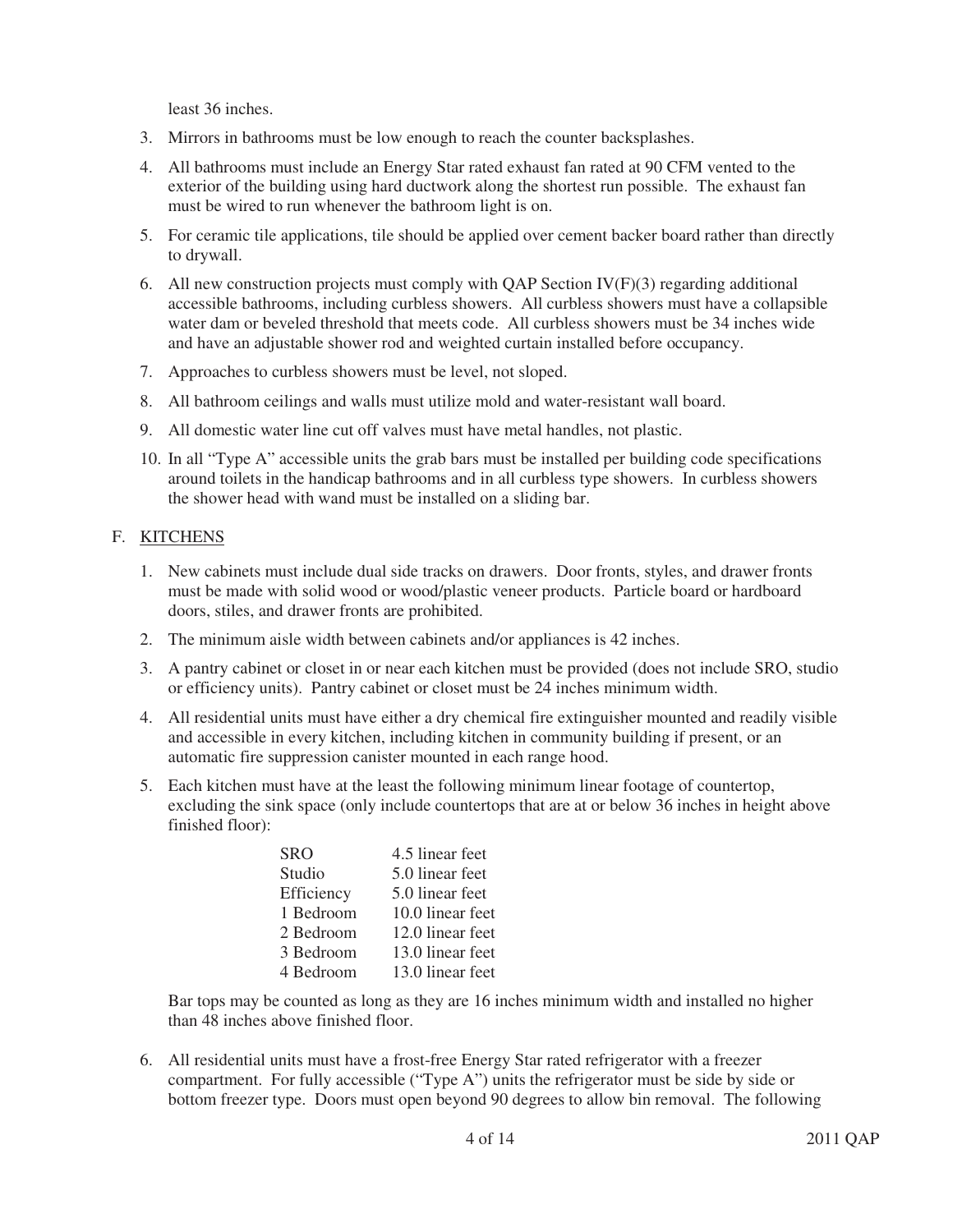are the minimum sizes:

| 0-2 Bedroom | 14 cubic feet |
|-------------|---------------|
| 3 Bedroom   | 16 cubic feet |
| 4 Bedroom   | 18 cubic feet |

- 7. All residential units must have an Energy Star rated dishwasher (excluding elderly properties).
- 8. All handicap (Type "A") kitchen sinks must be rear-draining and have sink bottoms insulated if bottom of sink is at or below 29" above finished floor.
- 9. Pull-out worktops are prohibited in handicap units. Must use workstations.
- 10. All "Type A" accessible units must have the wall cabinet mounted over the work station at 48 inches maximum above finished floor to the top of the bottom shelf.

#### G. LAUNDRY ROOM CLOSETS

- 1. Laundry room closets must be 36" minimum depth measured from back wall to back of closet doors.
- 2. Clothes dryer vent connection must be 2" maximum above finished floor.
- 3. All laundry room ceilings and walls must utilize mold and water resistant wall board.

#### H. PROVISIONS FOR ALL ELDERLY HOUSING

- 1. All elderly residential units must be equipped with emergency pull chains in the master bedroom and full bathroom. The pull chains must be wired to an exterior warning device which consists of a strobe light and an audible alarm.
- 2. Provide loop or "D" shape handles on cabinet doors and drawers.
- 3. Exhaust vents and lighting above ranges must be wired to a remote switch near the range in an accessible location.
- 4. Provide solid blocking at all water closets and tub/shower units for grab bar installation.
- 5. Provide a minimum 18 inch grab bar in all tub/shower units. The grab bar will be installed centered vertically at 48" A.F.F. on the wall opposite the controls.
- 6. Corridors in any common areas must have a continuous suitable handrail on one side mounted 34 inches above finished floor, and be 1 ¼ inches in diameter.
- 7. All doors leading to habitable rooms must have a minimum 3'-0" door and include lever handle hardware.
- 8. Hallways must have a minimum width of 42 inches.
- 9. The maximum threshold height at any entry door is ½ inch.

#### I. PROVISIONS FOR SIGHT AND HEARING IMPAIRED UNITS

Applies ONLY to projects using Rental Production Program funds. Under Section 504 of the Rehabilitation Act of 1973, two percent of the total number of units constructed, or a minimum of one, must be able to be equipped for residents with sight and hearing impairments. These requirements include the following:

1. The unit(s) must be roughed in to allow for smoke alarms with strobe lights in every bedroom and living area.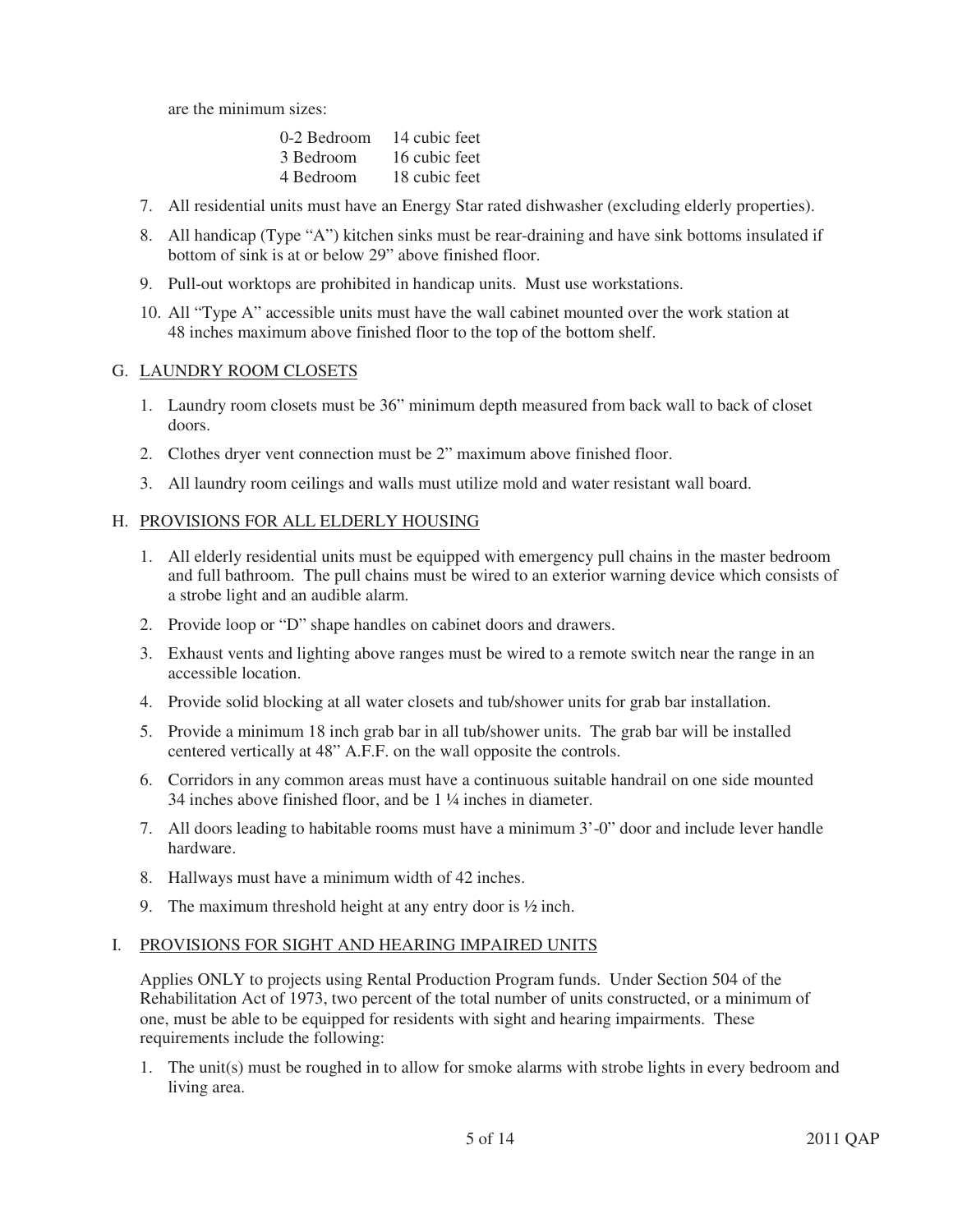- 2. The units must have a receptacle next to phone jacks in units for future installation of TTY devices.
- 3. Each overhead light fixture and receptacle must be wired to accommodate a 150 watt load.
- 4. The unit must also be fully accessible ("Type A").

The requirements of this provision can be satisfied by adding the elements described above to the additional fully accessible units with curbless showers required by QAP Section  $IV(F)(3)$  such that at least two percent (2%) of all units are properly equipped to serve persons with sight and or hearing impairments.

# **III. MECHANICAL, SITE AND INSULATION PROVISIONS**

### A. PLUMBING PROVISIONS

- 1. Zero to two bedroom units require at least one (1) full bathroom.
- 2. Three bedroom units require at least 1.75 bathrooms (including one bath with upright shower and one bath with full tub).
- 3. Four bedroom units require at least two (2) full bathrooms.
- 4. All tubs and showers must have slip resistant floors.
- 5. All electric water heaters must have an Energy Factor of at least 0.93. This can be achieved by using an insulated water heater jacket. All natural gas water heaters must have an Energy Factor of at least .61.
- 6. All water heater tanks must be placed in an overflow pan piped to the exterior of the building, regardless of location and floor level. The temperature and relief valve must also be piped to the exterior. Water heater must be placed in closets to allow for their removal and inspection by or through the closet door. Water heaters may not be installed over the clothes washer or dryer space.
- 7. Whirlpool baths or spas are prohibited.
- 8. A frost-proof exterior faucet must be installed on an exterior wall of the community/office building.
- 9. All tub/shower control knobs must be single lever handled and offset towards the front of the tub/shower.
- 10. Provide lever faucet controls for the kitchen and bathroom sinks.
- 11. All faucets, shower heads, and toilets must be EPA "Watersense" rated.
- 12. When using electric tankless water heaters the electrical panel must be rated at 200 amps or greater.
- 13. Domestic water lines are not allowed in unconditioned spaces.

### B. ELECTRICAL PROVISIONS

- 1. Provide overhead lighting, a ceiling fan, telephone jack and a cable connection in every bedroom and living room. If using ceiling fans with light kits, the fan and light must have separate switches.
- 2. Any walk-in closets must also have a switched overhead light. A walk in closet is defined as any closet deeper than 36 inches from the back wall to the back of the closet door in the closed position.
- 3. Switches and thermostats must not be located more than 48 inches above finished floor height.
- 4. Receptacles, telephone jacks and cable jacks must not be located less than 16 inches above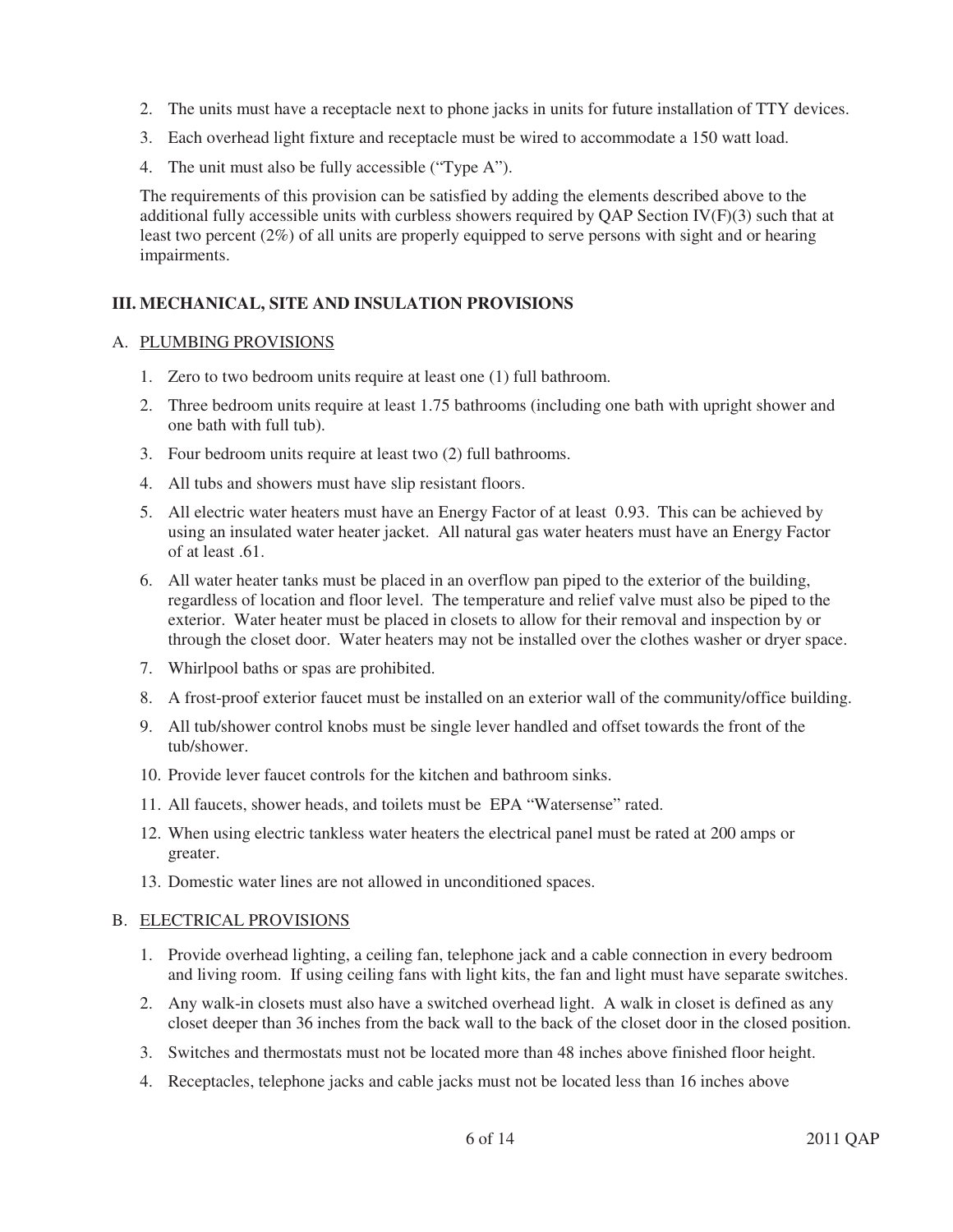finished floor height.

- 5. Exterior lighting is required at each unit entry door.
- 6. Additional exterior light fixtures not specific to a unit will be wired to a "house" panel. The fixtures will be activated by a photo cell placed on the east or north side of the buildings.
- 7. All exterior stairways must have light fixtures wired to a "house" panel and activated by a photo cell placed on the east or north side of the buildings.
- 8. Projects with gas heating and/or appliances must provide a hard-wired carbon monoxide detector with a battery back-up in each residential unit.
- 9. All non-residential and residential spaces must have separate electrical systems.
- 10. Initially-installed bulbs in residential units and common areas must be compact fluorescent, LED, or pin-based lighting in 80% of all fixtures.

### C. HEATING, VENTILATING AND AIR CONDITIONING PROVISIONS

- 1. All non-residential areas and residential units must have their own separate heating and air conditioning systems.
- 2. Through the wall HVAC units are prohibited in all but Studio, Efficiency and SRO units. They are allowed in laundry rooms and management offices where provided.
- 3. HVAC systems, including the air handler and line sets, must be rated at 14.5 SEER or greater and properly sized for the unit. All HVAC systems must use 410A refrigerant instead of R-22.
- 4. Connections in duct system must be sealed with mastic and fiberglass mesh.
- 5. All openings in duct work at registers and grills must be covered after installation to keep out debris during construction.
- 6. Fresh air returns must be a minimum of 12" above the floor.
- 7. Electric mechanical condensate pumps are not allowed.
- 8. Supply ducts in unconditioned attics must be insulated with an R-8 or greater value.
- 9. Range hoods and micro-hoods must be vented to the exterior of the building with hard duct, using the shortest possible run.

### D. BUILDING ENVELOPE AND INSULATION

- 1. Buildings with residential units must be wrapped with an exterior air and water infiltration barrier.
- 2. Framing must provide for complete building insulation including the use of insulated headers on all exterior walls, framing roofs and ceilings to allow the full depth of ceiling insulation to extend over the top plate of the exterior walls of the building, and framing all corners and wall intersections to allow for insulation.
- 3. Seal at doors, windows, plumbing and electrical penetrations to prevent moisture and air leakage.

### E. SITEWORK AND LANDSCAPING

- 1. Provide positive drainage at all driveways, parking areas, ramps, walkways and dumpster pads to prevent standing water.
- 2. Provide a non-skid finish to all walkways.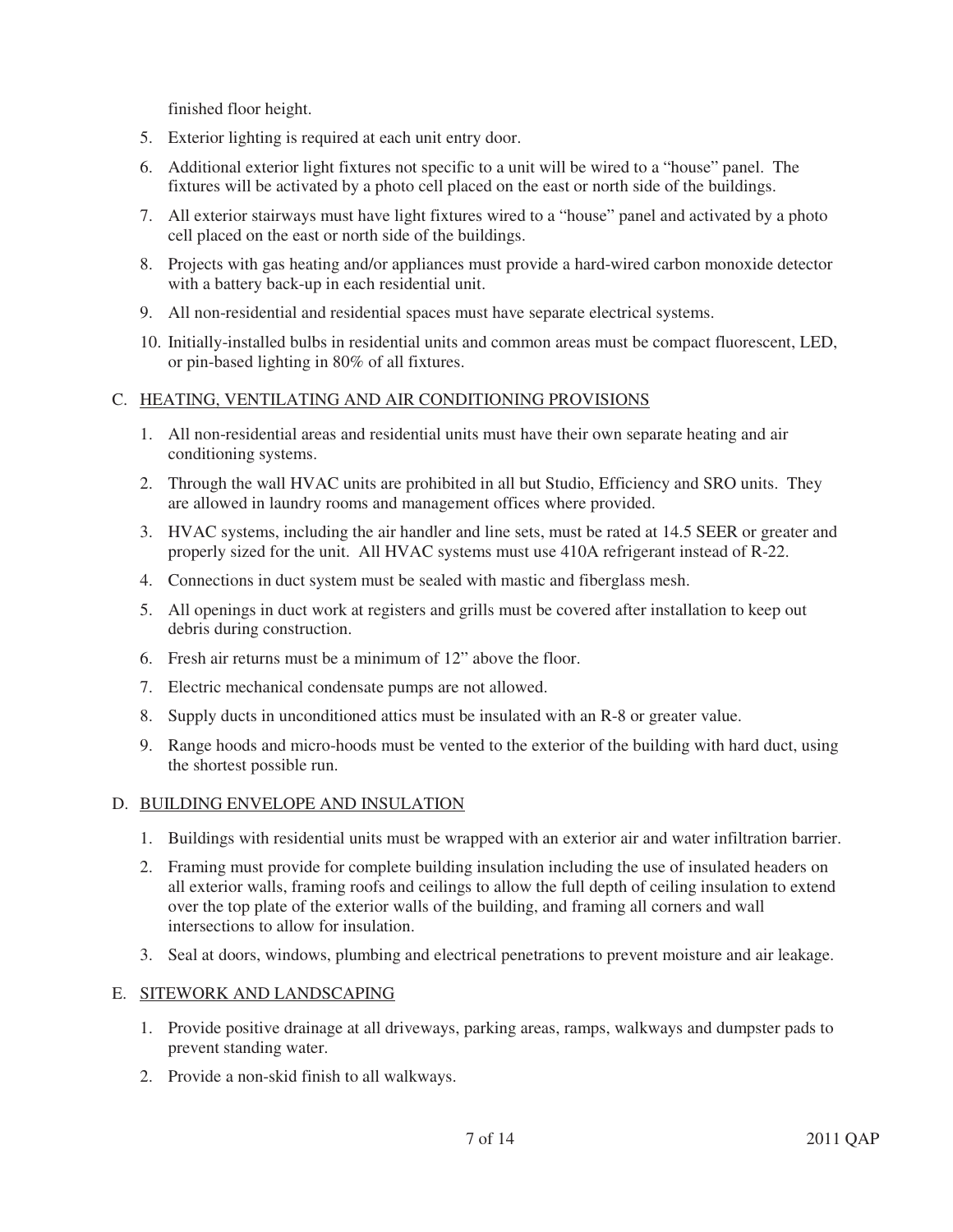- 3. All water from roof and gutter system must be piped away from buildings and discharged no less than 6' from building foundation.
- 4. Lots must be graded so as to drain surface water away from foundation walls. The grade away from foundation walls must fall a minimum of 6 inches within the first 10 feet.
- 5. Burying construction waste on-site is prohibited.
- 6. No part of the disturbed site may be left uncovered or unstabilized once construction is complete.
- 7. Minimum landscaping budgets of \$300 per residential unit are required. This allowance is for plants and trees only and may not be used for fine grading, seeding and straw or sod.
- 8. Plant material must be native to the climate and area.

### F. RADON VENTILATION

Passive, "stack effect" systems radon ventilation systems are required for all new construction projects in Zone 1 and 2 counties. For a list of county zones visit http://www.ncradon.org/zone-counties.htm

These systems reduce soil gas entry into the buildings by venting the gases to the outdoors and must include the following components.

- 1. Gas Permeable Layer of Aggregate. This layer is placed beneath the slab or flooring system to allow the soil gas to move freely underneath the house and enter an exhaust pipe. In many cases, the material used is a 4-inch layer of clean gravel.
- 2. Plastic Sheeting/Soil Gas Retarder**.** This is the primary soil gas barrier and serves to support any cracks that may form after the basement slab is cured. The retarder is usually made of 6 mil polyethylene sheeting, overlapped 12 inches at the seams, fitted closely around all pipe, wire, or other penetrations, and placed over the gas permeable layer of aggregate.
- 3. PVC Vent Pipe**.** A straight (no elbows) vertical PVC vent pipe of 3 inch diameter will be connected to a vent pipe "T" which is installed below the slab in the aggregate. The straight vent pipe runs from the gas permeable layer (where the "T" is) through the apartment to the roof to safely vent radon and other soil gases above the roof. A 12 inch perforated PVC pipe must be attached to the "T" on both ends in the aggregate to allow radon gas to easily enter the piping. The straight vent pipe runs vertically through the building and terminates at least 12 inches above the roof's surface in a location at least 10 feet from windows or other openings and adjoining or adjacent buildings. On each floor of the apartment, the pipe should be labeled as a "**Radon Reduction System**". Sealing and caulking with polyurethane or silicone on all openings in the concrete foundation floor must be used.

**Check applicable federal, state and local building codes to see if more stringent codes apply.** 

# **IV. ENERGY STAR CERTIFICATION**

Developers are required to have their projects certified as compliant with the requirements of the ENERGY STAR program which is administered by the U. S. Environmental Protection Agency. In general, ENERGY STAR qualified homes are at least 30% more energy efficient than homes built to the 2006 International Energy Conservation Code (IECC). ENERGY STAR qualified homes achieve energy savings through established, reliable building technologies that address 5 critical elements:

- Effective Insulation
- High-Performance Windows
- Tight Construction and Ducts
- Efficient Heating and Cooling Equipment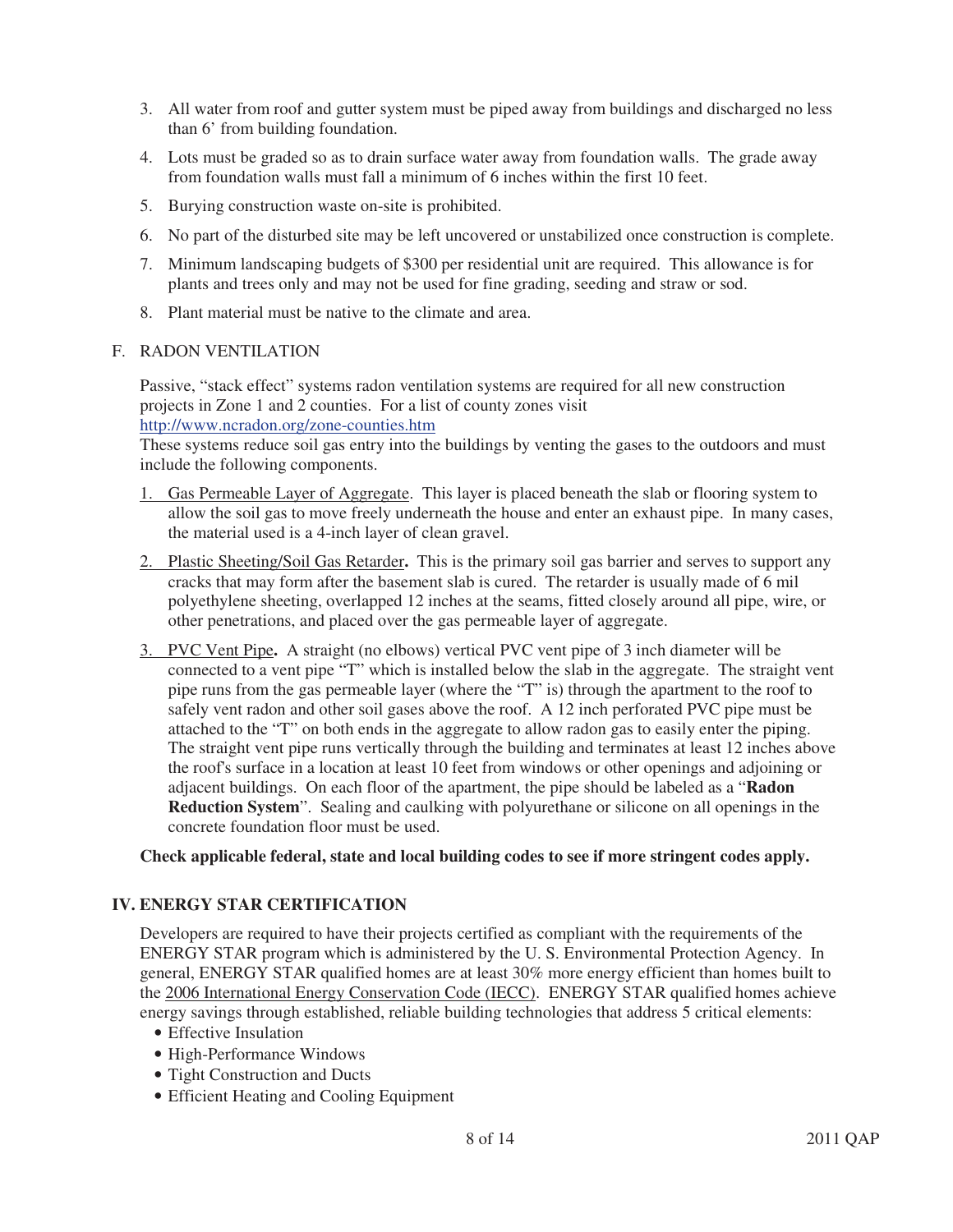• Lighting and Appliances

Additionally, to receive ENERGY STAR certification, developers must work with independent, thirdparty experts who assist with project design, verify construction quality, and test completed units to certify energy efficiency.

Additional information regarding the requirements for energy star certification can be found on the EPA website. ( http://www.energystar.gov/index.cfm?c=new\_homes.nh\_features)

# **V. COMMON AREA AND SITE AMENITY PROVISIONS**

All common use areas must be fully accessible to those with disabilities in compliance with all applicable State and Federal laws and regulations.

### A. REQUIRED SITE AMENITIES

All projects are required to include a minimum of six (6) tenant amenities. There are four (4) amenities that are mandatory and the additional two (2) can be selected from the list below.

The required amenities vary by project type:

| <b>Family</b>                                            | <b>Senior</b>                                  |
|----------------------------------------------------------|------------------------------------------------|
| Playground                                               | Indoor or Outdoor Sitting Areas                |
|                                                          | (min. of 3 locations)                          |
| Resident Computer Center (min. of 2 computers)           | Multi-Purpose Room (250 sq.ft.)                |
| Covered Picnic Area (150 sq.ft. with 2 tables and grill) | Resident Computer Center (min. of 2 computers) |
| <b>Outdoor Sitting Areas with Benches</b>                | <b>Tenant Storage Areas</b>                    |
| (min. of 3 locations)                                    |                                                |

In addition to the required amenities, projects must also include at least two (2) of the following additional amenities:

- covered drive-thru or drop-off at entry
- covered patio with seating (150 sq. ft.)
- covered picnic area with two tables and one grille (150 sq. ft.)
- exercise room (must include new equipment)
- raised bed garden plots (50 sq. ft. per plot, 24 inches deep, one plot per 10 residents, elderly projects only)
- gazebo  $(100 \text{ sq. ft.})$
- high-speed Internet access (involves both a data connection in the living area of each unit that is separate from the cable/telephone connection and support from a project-wide network or a functional equivalent)
- sunroom with chairs (150 sq. ft.)
- screened porch  $(150 \text{ sq. ft.})$
- tot lot (family projects only)
- walking trails (4 ft. wide paved continuous around property)

Dimensions listed are the minimum required. Amenities must be located on the project site.

### B. PLAYGROUND AREAS

1. Wherever possible tot lots and playgrounds must be located away from areas of frequent automobile traffic and situated so that the play area is visible from the office and maximum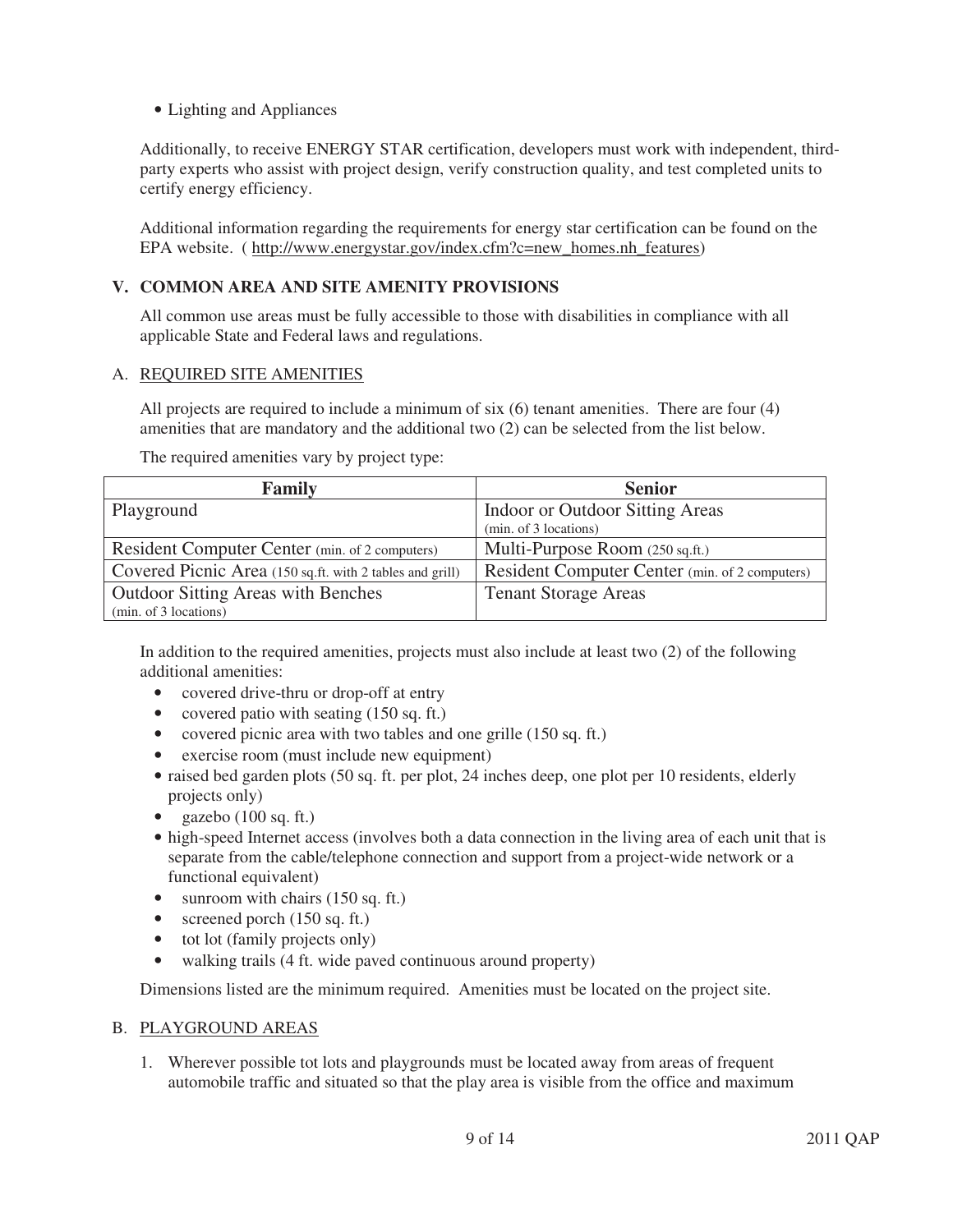number of residential units.

2. A bench must be provided at playgrounds to allow a child's supervisor to sit. The bench must be anchored permanently, weather resistant and have a back.

### C. POSTAL FACILITIES

- 1. Postal facilities must be located adjacent to available parking and sited such that tenants will not obstruct traffic while collecting mail.
- 2. On-site postal facilities must have a roof covering which offers residents ample protection from the rain while gathering mail.
- 3. Postal facilities must include adequate lighting on from dusk to dawn.

#### D. LAUNDRY FACILITIES

- 1. Laundry facilities are required at all projects.
- 2. There must be a minimum of one washer and one dryer per twelve (12) residential units if washer/dryer hookups are not available in each unit. If hookups are available in each unit, there must be a minimum of one washer and one dryer per twenty (20) units.
- 3. Laundry facilities must be located on an accessible route.
- 4. The entrance must have a minimum roof covering of 20 square feet.
- 5. The threshold height of the entrance door to the laundry room must not exceed  $\frac{1}{2}$  inch above finished interior grade level.
- 6. A "folding" table or countertop must be installed. The working surface must be 28 to 34 inches above the floor, and must have a 29 inch high clear knee space below. The working surface must be a minimum 48 inches long, and have a 30 by 48 inch clear floor space around it.
- 7. The primary entrance door to the laundry must be of solid construction and include a full height tempered glassed panel to allow residents a view of the outside/inside.
- 8. The laundry room must be positioned on the site to allow for a high level of visibility from residential units or the community building/office.
- 9. The laundry room must have adequate entrance lighting that is on from dusk to dawn.
- 10. If the project has only one laundry facility, it must be adjacent to the community building/office (if provided) to allow easy access and provide a handicap parking space(s).
- 11. One washer and one dryer must be front loading and usable by residents with mobility impairments (front loading), including at least a 30 by 48 inch clear floor space in front of each.

### E. COMMUNITY / OFFICE SPACES

- 1. All projects must have an office on site of at least 200 square feet (inclusive of handicapped toilet facility) and a maintenance room of at least 100 square feet. This includes subsequent phases of a multi-phase development.
- 2. Projects with twenty four (24) or more units and more than one residential building must have a separate community building.
- 3. The community building must contain a both a handicapped toilet facility and a kitchen area that includes a refrigerator and sink.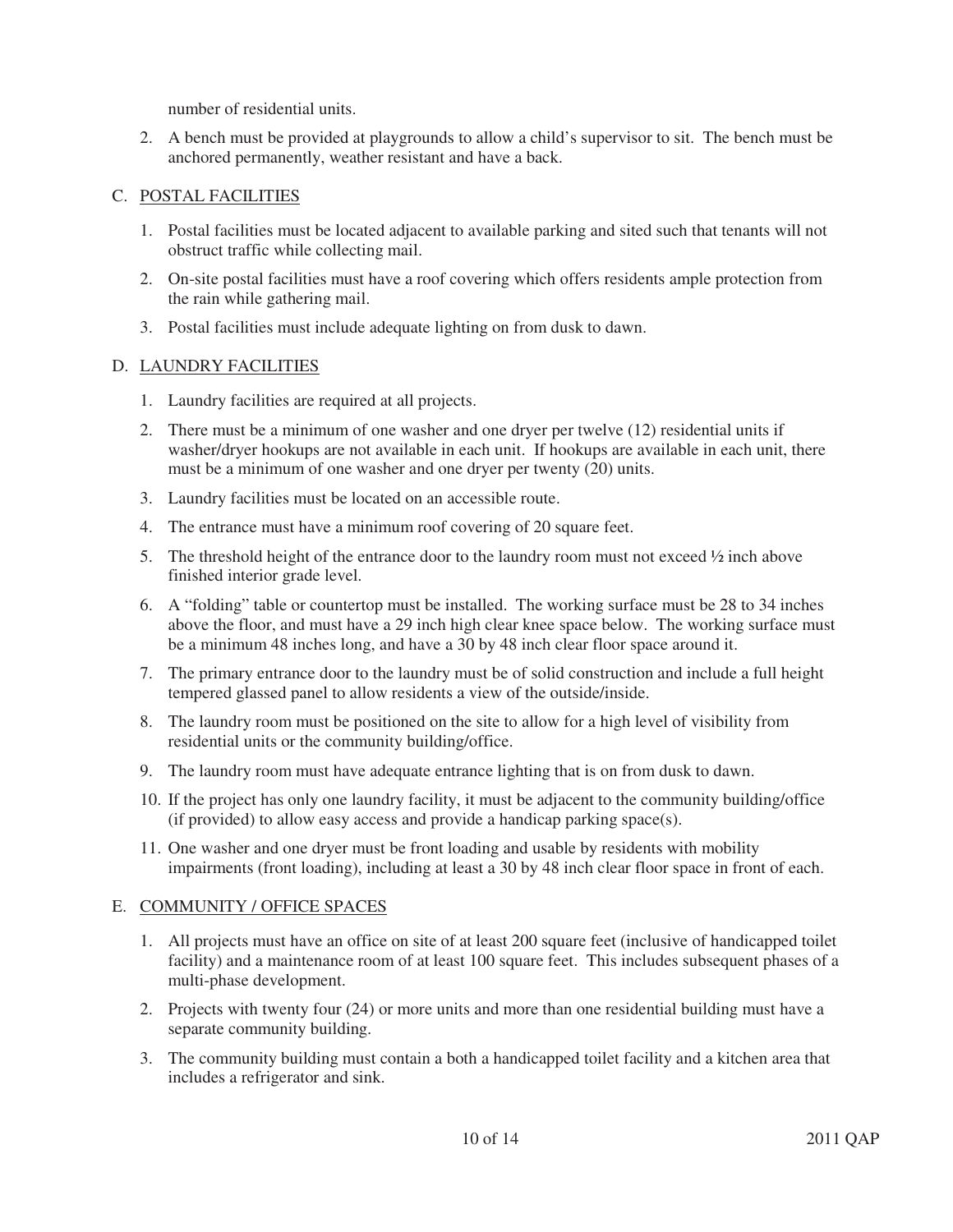- 4. The community building/space, including toilet facilities and kitchenette but excluding maintenance room and site office, must contain a minimum of seven (7) square feet for each residential unit.
- 5. The office must be situated as to allow the site manager a prominent view of the residential units, playground, entrances/exits, and vehicular traffic.
- 6. The community building/office must be clearly marked as such by exterior signs, placed at a visible location close to the building. The signs must use contrasting colors and large letters and numbers.

# F. PARKING

- 1. Two parking spaces per unit are required for family projects.
- 2. Elderly projects require a minimum of two-thirds (2/3) parking space per unit.
- 3. If local guidelines require less parking, the number of parking spaces required by the Agency may be reduced to meet those standards upon receiving Agency approval.
- 4. There must be at least one handicap parking space for each designated fully accessible apartment unit and must be the nearest available parking space to the unit.

# G. REFUSE COLLECTION AREAS

- 1. Fencing consistent with the appearance of the residential buildings must screen the collection area. The fencing must be made of PVC or treated lumber and constructed for permanent use.
- 2. The pad for the refuse collection area, including the approach area, must be concrete (not asphalt).
- 3. The refuse collection areas may not be at the entrances or exits of the project.
- 4. Signs must be at all refuse collection areas to prohibit parking in front of collection facilities.
- 5. A concrete parking bumper, pipe bollards or 8 inch x 8 inch treated timber must be installed behind dumpsters.
- 6. All projects must include a pad for tenant recycling receptacles as part of the collection area and participate in a recycling program.

# **VI. ADDITIONAL PROVISIONS FOR REHABILITATION OF EXISTING HOUSING**

The following requirements apply to rehabilitation of existing units. Existing apartments do not need to be physically altered to meet new construction standards. Any replacement of existing materials or components must comply with the design standards for new construction.

- A. Design documents must show all proposed changes to existing and proposed buildings, parking, utilities, and landscaping. An architect or engineer must prepare the design drawings.
- B. Submit a hazardous material report that provides the results of testing for asbestos containing materials, lead based paint, Polychlorinated Biphenyls (PCBs), underground storage tanks, petroleum bulk storage tanks, Chlorofluorocarbons (CFCs), and other hazardous materials. Professionals licensed to do hazardous materials testing must perform the testing. A report written by an architect, building contractor or developer will not suffice. A plan and projected costs for removal of hazardous materials must also be included.
- C. Submit a report assessing the structural integrity of the building(s) being renovated from an architect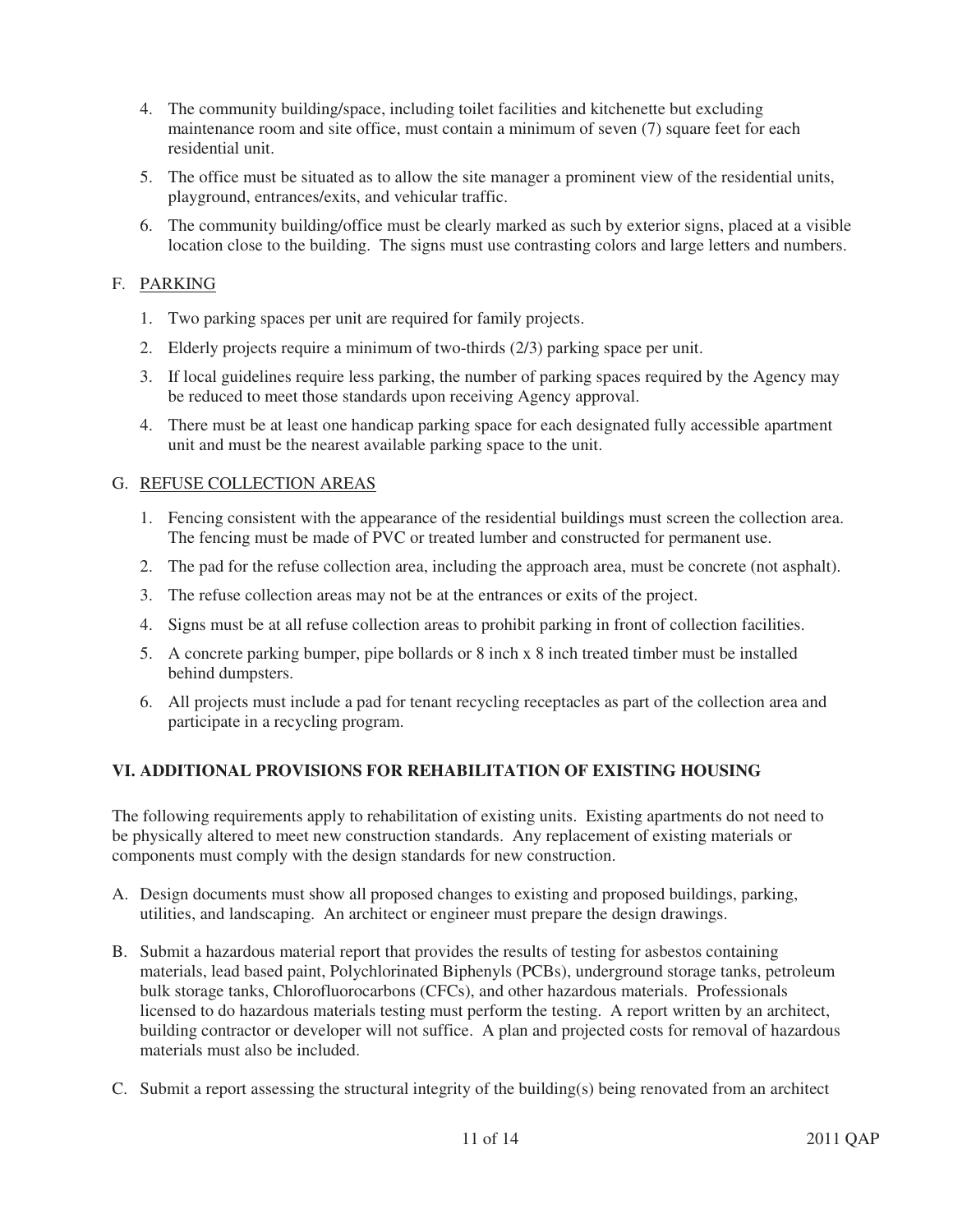or engineer.

- D. Submit a current termite inspection report.
- E. Show "reserves for replacements" adequate to maintain and replace any existing systems and conditions not being replaced or addressed during rehabilitation.

# **VII. ADDITIONAL PROVISIONS FOR ADAPTIVE RE-USE OF EXISTING STRUCTURES**

- A. Mechanical Systems: All mechanical systems (including HVAC, plumbing, electrical, fire suppression, security system, etc.) must be completely enclosed and concealed. This may be achieved by utilizing existing spaces in walls, floors, and ceilings, constructing mechanical chases or soffits, dropping ceilings in portions of units, or other means. Where structural or other significant limitations make complete enclosure and concealment impossible, the applicant must secure approval from the Agency prior to installation of affected systems.
- B. Windows: Retain original window sashes, frames, and trim where possible. All original sashes must be repaired and otherwise upgraded to insure that all gaps and spaces are sealed so as to be weather tight. All damaged or broken window panes must be replaced. Where original window sashes cannot be retained, install replacement sashes be installed into existing frames. In all cases, windows must be finished with a complete coating of paint.
- C. Floors: All wood flooring is to be restored as closely to original condition as possible. Where repairs are necessary, flooring salvaged from other areas of the building must be utilized as fill material. If salvaged wood is not available, flooring of similar dimension and species must be used. All repairs must be made by feathering in replacement flooring so as to make the repair as discreet as possible. Cutting out and replacing square sections of flooring is prohibited. Where original flooring has gaps in excess of 1/8 inch, the gaps must be filled with an appropriate filler material prior to the application of final finish.
- D. Hazardous Materials: Submit a hazardous material report that provides the results of testing for asbestos containing materials, lead based paint, Polychlorinated Biphenyls (PCBs), underground storage tanks, petroleum bulk storage tanks, Chlorofluorocarbons (CFCs), and other hazardous materials. Professionals licensed to do hazardous materials testing must perform the testing. A report written by an architect or building contractor or developer will not suffice. A plan and projected costs for removal of hazardous materials must also be included.

# **VIII. APPLICABLE ACCESSIBILITY REGULATIONS**

# A. FAIR HOUSING AMENDMENTS ACT

All new construction projects are required by law to meet the handicap-accessibility standards outlined in the Fair Housing Laws, including the Federal Fair Housing Amendments Act of 1988 (the "Act"). The law provides that failure to design and construct certain residential dwelling units to include certain features of accessible design will be regarded as unlawful discrimination. Renovation projects may be exempt from design guidelines.

The law applies to all housing built after March 13, 1991 with four or more units. All units in buildings with four or more units must meet the requirements of the law if the buildings have one or more elevators. All ground floor units in other buildings containing four or more units must meet the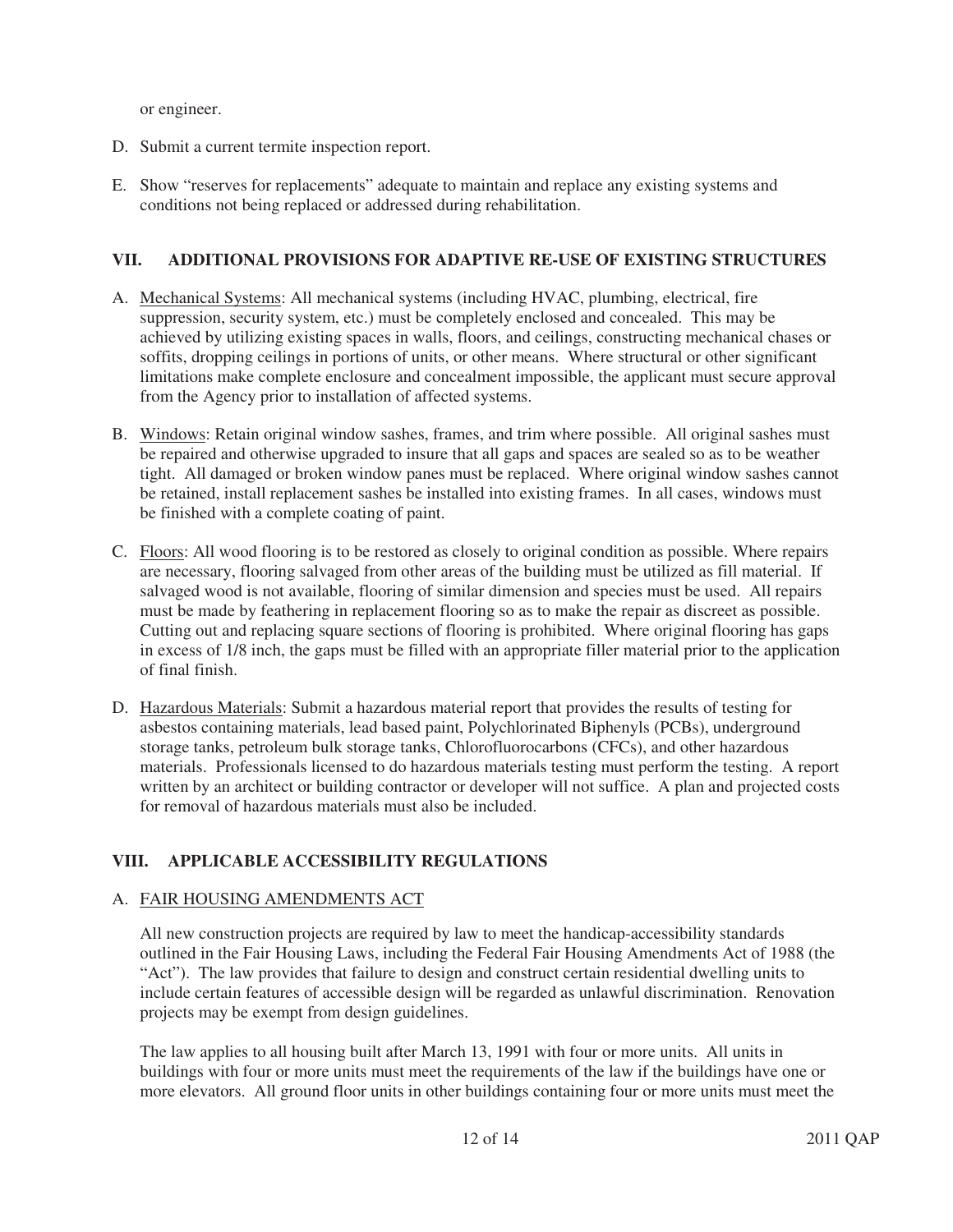requirements of the law. Certain sites with steep terrain may have some exclusions.

### B. THE AMERICANS WITH DISABILITIES ACT

All projects are required by law to meet the handicap accessibility standards outlined in the Americans With Disabilities Act (ADA). The law provides that failure to design and construct certain public accommodations to include certain features of accessible design will be regarded as unlawful discrimination.

ADA Legislation became effective on July 26, 1992. Title III deals with non-discrimination on the basis of disability by public accommodations and in commercial facilities. Public accommodations include all new construction effective January 26, 1993 and impacts any rental office, model unit, public bathroom, building entrances, or any other public or common use area. Existing public accommodations must be retrofitted or altered beginning January 26, 1992, unless a financial or administrative burden exists.

The ADA guidelines do not affect residential units, since these are covered under Fair Housing and Section 504 laws.

### C. NORTH CAROLINA STATE ACCESSIBILITY CODE

All projects are required by law to meet the handicap accessibility standards as outlined in the North Carolina State Building Code. State and/or local building code officials enforce the design and construction guidelines. Compliance with these guidelines is mandatory in order to receive a Certificate of Occupancy for your proposed development. A main feature of the state accessibility code is the provision requiring all multifamily residential projects intended as full time residences for rent or lease that have eleven or more living units to have a minimum of five percent of the units, or a minimum of one, that meet the requirements. These fully accessible designated units must also be distributed throughout the project, and not placed all in one building or just in one area of the site.

### **DEFINITIONS**

Efficiency Apartment: A unit with a minimum of 450 heated square footage (assuming new construction) in which the bedroom and living area are contained in the same room. Each unit has a full bathroom (shower/bath, lavatory and water closet) and full kitchen (stove top/oven, sink, full size refrigerator) that is located in a separate room.

Heated Square Feet: The floor area of an apartment unit, measured interior wall to interior wall, not including exterior wall square footage. Interior walls are not to be deducted, and the area occupied by a staircase may only be counted once.

Net Square Feet: Total area, including exterior wall square footage, of all conditioned (heated/cooled) space, including hallways and common areas.

One Bedroom Apartment: A unit of at least 660 heated square feet (assuming new construction) containing at least four separate rooms including a living/dining room, full kitchen, a bedroom and full bathroom.

Single Room Occupancy (SRO) Unit: A single room unit with a minimum of 250 heated square feet (assuming new construction) that is the primary residence of its occupant(s). The unit must contain either food preparation or sanitary facilities. At least one component of either a full bathroom (shower, water closet, lavatory) and/or a full kitchen (refrigerator, stove top and oven, sink) is missing. There are shared